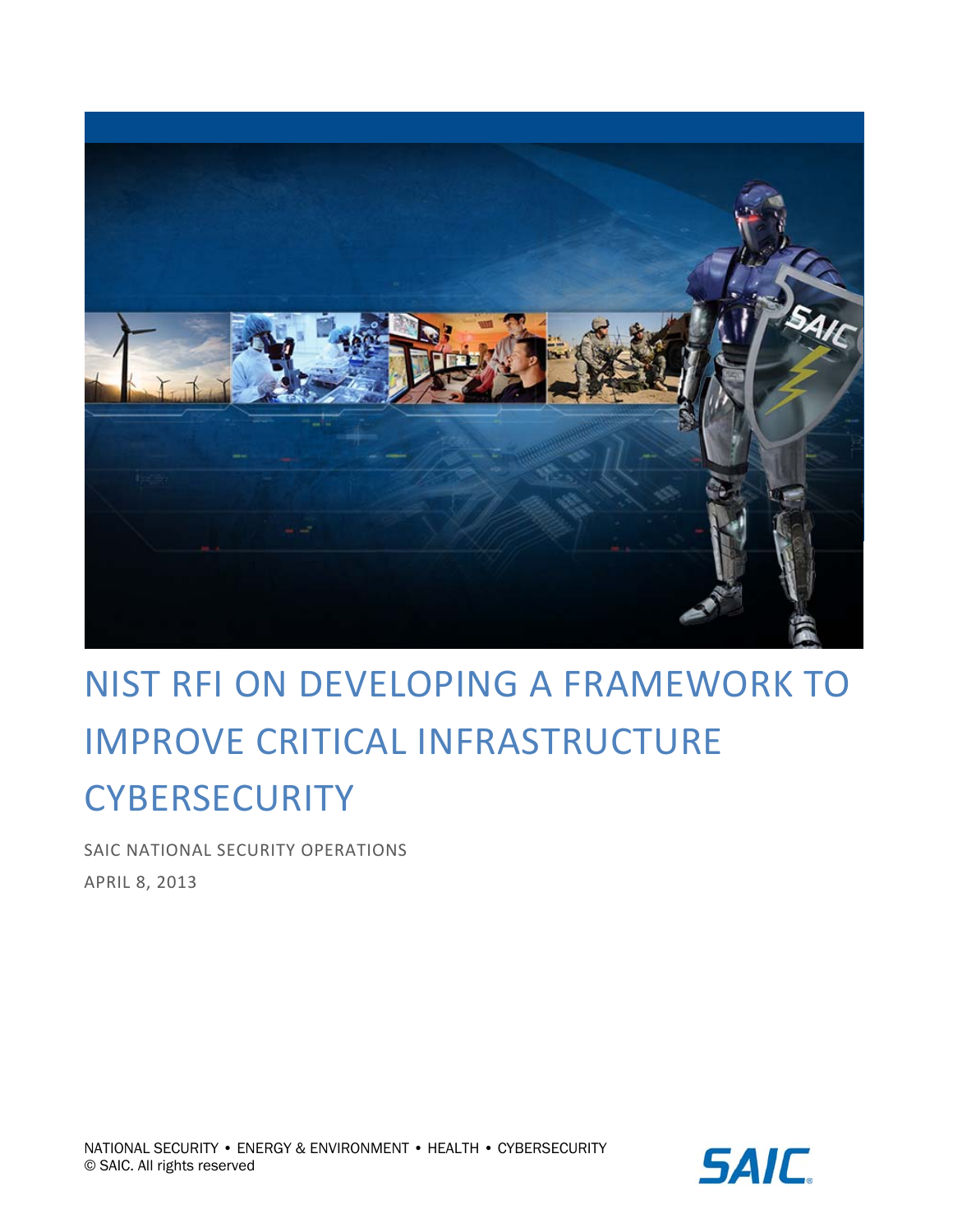#### **INTRODUCTION**

 Science Applications International Corporation (SAIC) appreciates the opportunity to participate in the review of the questions posted in the RFI titled "Developing a Framework to Improve critical Infrastructure Cybersecurity", Docket Number 130208119‐3119‐01. Our response is primarily focused on four areas.

#### **RECOMMENDATIONS ON FRAMEWORK, STANDARDS, AND PRACTICES**

 The development of a Framework to codify cybersecurity guidance will be of great benefit to both critical and non‐critical infrastructure providers. Different sectors and providers are at different levels of maturity in developing processes and procedures to respond to the cybersecurity challenges. Sharing the lessons learned within the information technology industry can shorten the learning and response timeframe. Use of a Capability Maturity Model (CMM) in implementing the Framework will allow individual sectors to develop tailored responses to their unique challenges while providing an overarching structure to share common problems and solutions. A CMM‐integrated Framework will also provide mechanisms to measure progress made over time towards increasing security. The Capability Maturity Model Integration (CMMI) program is a well‐recognized standard that could be used within the Framework. The National Initiative on Cybersecurity Education (NICE) CMM with its three main areas of focus: integrated governance; process and analytics; and, enabling technology, also provides a flexible organizational structure adaptable to the requirements of the Framework.

#### GENERAL STRUCTURE AND GUIDELINES

 The cybersecurity industry has numerous organizations that have developed standards, guidelines and best practices. They have a variety of focus areas and varying levels of adoption. Many of these standards are focused within information technology areas that are very specific to the security challenges within their sectors and are not generally adopted by others. Compounding the wide variety of standards with uneven adoption, what is widely published and used currently is not broad enough of a framework to work across sectors. Ideally a Framework would be sufficiently broad to be acceptable across sectors but still enable sufficient specificity to achieve sector‐specific results.

 The Framework should serve as both a set of guidelines to meet and develop towards, but also an opportunity to educate, collaborate, and ensure common understanding across sectors. To further promote usage, each sector would be able to adopt the Framework through the development of sector specific standards that leverage each industry's knowledge, expertise, and current regulatory requirements to develop applicable solutions to their common risks and threats. The Framework would encourage each sector to develop compliance or audit mechanisms to conduct cybersecurity conformity assessments to ensure that no individual company attempts to gain a competitive advantage by ignoring sound practices. It is not recommended that the standards body conduct the assessments themselves, but to create the mechanisms and rely on a 3<sup>rd</sup> party assessment model. The Payment Card Industry Data Security Standards (PCI‐DSS) Council has a model that could be referenced. The PCI‐DSS model supports an industry lead self‐enforcement model that focuses on their primary threats and risks. The assessments are not carried out by the rule making body, but by 3<sup>rd</sup> party assessors that meet the industries requirements. If the industry is reluctant to participate it would be incumbent on regulatory bodies to mandate these processes. The Framework should also consider adoption of an expanded FedRAMP program. FedRAMP's governance process program, combined with the use of independent third party assessors, provides a consistent, transparent methodology with established technical security controls that could be applied by all sectors.

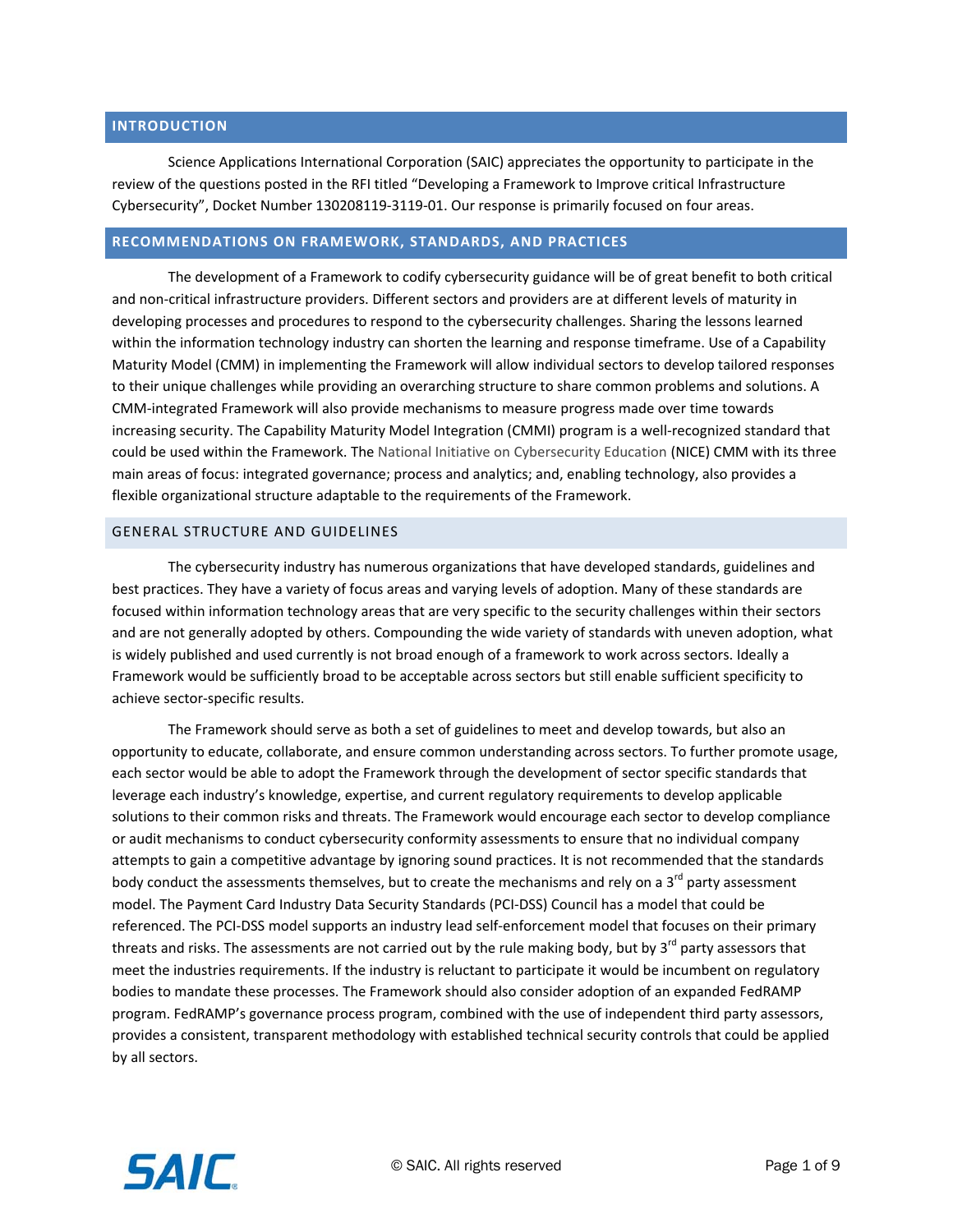A challenge posed by this model is that each sector may interpret the intent of Framework recommendations differently. To achieve unity of purpose and be workable the Framework should accommodate both general and specialized requirements. A clear delineation of common goals versus sector‐unique requirements must be observable in the Framework. Sector‐specific cybersecurity information can certainly be included in the Framework. A great value of the Framework is that different sectors will be able to leverage security solutions originating outside their sector. Effectively the Framework serves to showcase components of sector‐specific information that could become cross‐sector solutions. The North American Electric Reliability Corporation's (NERC) model for development and enforcement of reliability standards may serve to provide lesson's on how to engage an entire sector towards the common good.

 Education will be critical to ensure that each sector understands there is a significant level of shared risk that all participants must accept, and the Framework is meant to support development of a cybersecurity community of interest. In other words, if there is a cybersecurity event that impacts a particular provider in the nuclear sector, this event will impact all providers in that sector from either a tangible or perceived standpoint. The establishment, participation and maintenance of this Framework will serve to enforce and codify this concept.

 There are several Maturity Models available, which could be applied to the Framework. CMMI is probably the most recognized one. Originally developed for evaluating the development and quality of software and systems, CMMI has since become a well‐recognized architecture for a maturity model and has been applied in other parts of organizations to evaluate business processes.

 The NICE CMM (draft) is designed to help develop the cyber workforce. Use of this CMM would have several advantages because of the way it is structured and evaluated. Its structure is broken into three segments:

- Creation of a governance structure that would apply to all sectors;
- Sharing of process and analytics methodologies that could be optimized by sector;
- Introduction of enabling technologies at a sector level with application across sectors as appropriate.

 This structure provides flexibility in implementation and focus on Framework‐level, individual sector, and cross sector issues. The NICE CMM identifies three levels of maturity (Limited, Progressing, and Optimizing) that lend themselves to a broad undertaking such as the Framework.

 In order to achieve tangible security improvements, the Framework should be maintained at a broad consensus level. The Framework should provide the platform to develop and publish sector‐specific scenario guidance that would be vetted at the Framework governance level. Each sector would be responsible for identifying a number of common scenarios for their sector. These scenarios would be grown into scenario bundles that illustrate the application of the Framework to the specific scenario. This could include sample applications, scripts, checklists, cost/benefit information, network diagrams and tutorials. This would enable organizations to better understand the purpose and benefits of the Framework, how it can be leveraged, what the common sector level baseline approach is, and a reduction of shared risks. Again, looking to NERC's process and compliance model may provide good guidance.

 The Framework must be implemented in a careful manner to ensure this approach will not lead to a significant increase in compliance or regulatory burdens. A descriptive rather than a prescriptive approach is needed. It is important that each industry and sector take positive steps towards securing their infrastructure. Increasing the compliance burden will not necessarily reduce risks and may hinder implementation of improved security practices. Careful review of existing compliance and regulatory requirements should be part of the standards development process. Identifying commonality and differences in requirements along with a cooperative review process will support streamlining any compliance issues. A unified approach to these

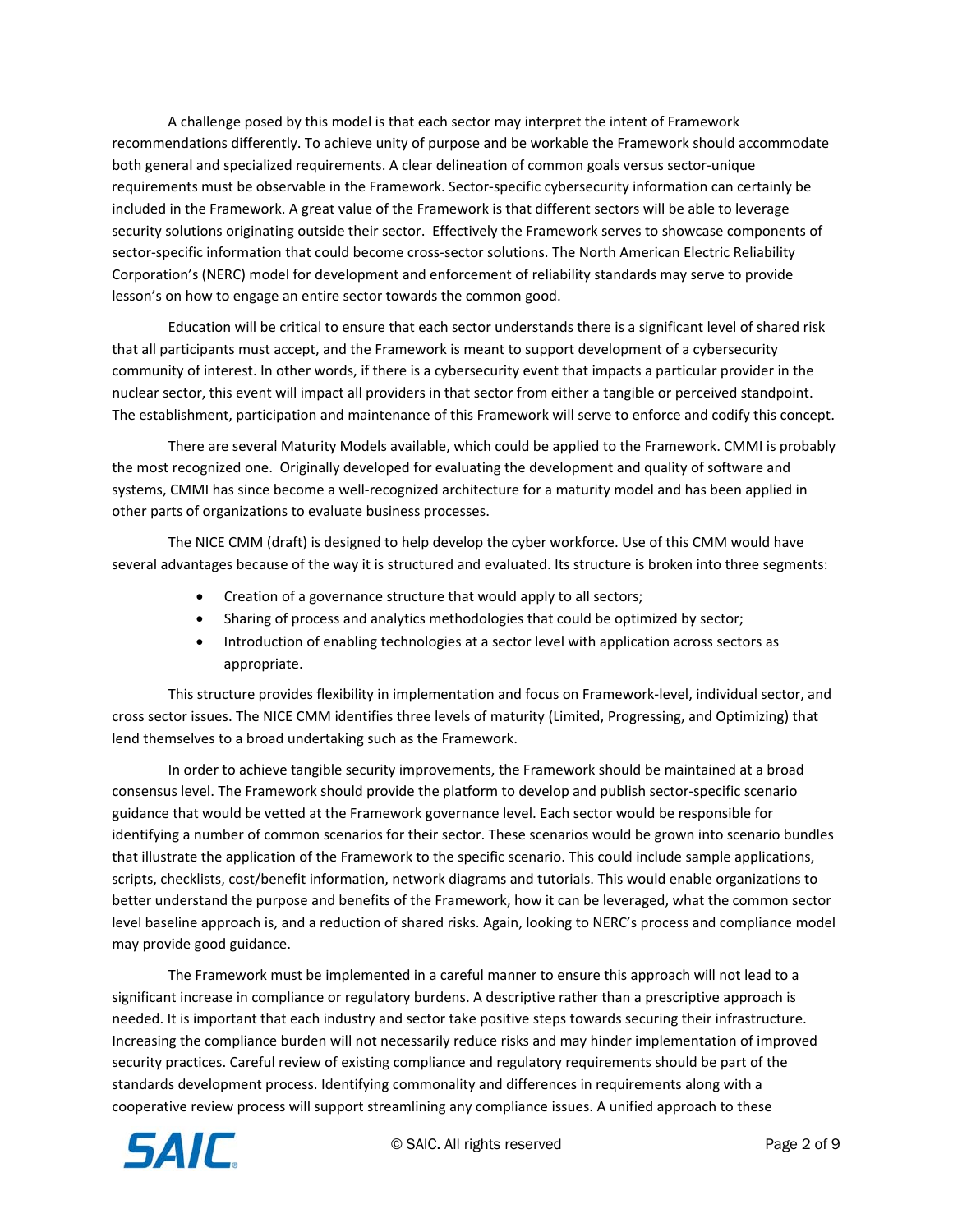requirements must be outlined to clearly identify all of these scenarios. A number of organizations have already attempted to find alignments and gaps in the standards currently available. Sharing their approaches such as the Unified Compliance Framework (UCF) for lessons learned could be beneficial to the development of the Framework. Other examples include Information Systems Audit and Control Association (ISACA) samples of alignments with their COBIT Framework, NIST provides mappings to ISO standards, and the UCF has attempted to align a large set of security and legal requirements.

 A governance board and process must be developed as a first step in completion of the Framework. The Framework will require updates on a periodic basis. A governance body can manage the updates required as best practices and new threats are identified. A potential model for this is for representatives to be provided from each sector's standards development body. This ensures that each sector is included, and that as the standards bodies develop their sector standards, there will be common understanding of intent at the Framework governance level. New content and updates should be enabled at the grassroots level, so organizations can share their ideas and experiences.

 The Framework body must also undertake a review of the critical infrastructure's inherent interdependencies. Borrowing from social network analysis, it would be valuable to identify bridges, centrality, and distance between each of the critical infrastructure nodes. An additional element to add to the interdependency analysis is the duration of independence. For example, the wireless industry may be dependent on the electrical sector to supply power for their communication towers. These towers may only have sufficient battery backup to withstand 48 hours of outages. Understanding these time based interdependencies will be important in prioritizing the critical infrastructure and evaluating the cascading effects of service loss. A new tool that should be considered when analyzing risk dependencies is the Open Group's Open Group Dependency Modeling (O‐DM) standard.

# COMMON LANGUAGE AND TERMINOLOGY

 In addition to the scenario bundles, the Framework needs to create a clear taxonomy, or hierarchical categorization scheme and terms defined such as Standards, Guidelines and Best Practices. Clearly defining these terms and showing how each relates will allow for unambiguous regulations to be developed and applied. For example, after completion of the Framework, each sector will then develop sector specific guidelines. The guidelines can then be used by the industry to develop standards. This is not necessarily the hierarchy and definition that the authors are advocating, but an example of how to flow the process.

 A secondary purpose for these definitions is also to limit industry confusion due to marketing terminology. It would be incumbent upon the governance body to develop a dictionary or taxonomy of security terms to ensure the common understanding. This should also include common acronym usage. In the event of multiple terms and acronyms in use, the dictionary would offer the alternative definitions, context, and sector relationships.

## PRACTICES

 The cybersecurity practices highlighted in the RFI are often associated with industries knowledgeable about information technology security, either as a core business process or by leveraging outside expertise. This awareness may not be as commonly implemented in sectors where IT is an enabler but not as a central component of the business. In these businesses, security practices are largely ad hoc when present and more difficult to maintain. Security practices are sometimes enabled as a result of a breach or scare, but not set up as a long term approach. Basic security practices must be initiated by all organizations. Fundamental guidance provided by the Framework will be important to help ensure baseline practices are in place. Good basic practices are important to ensure a common level of security hygiene is maintained by all organizations.

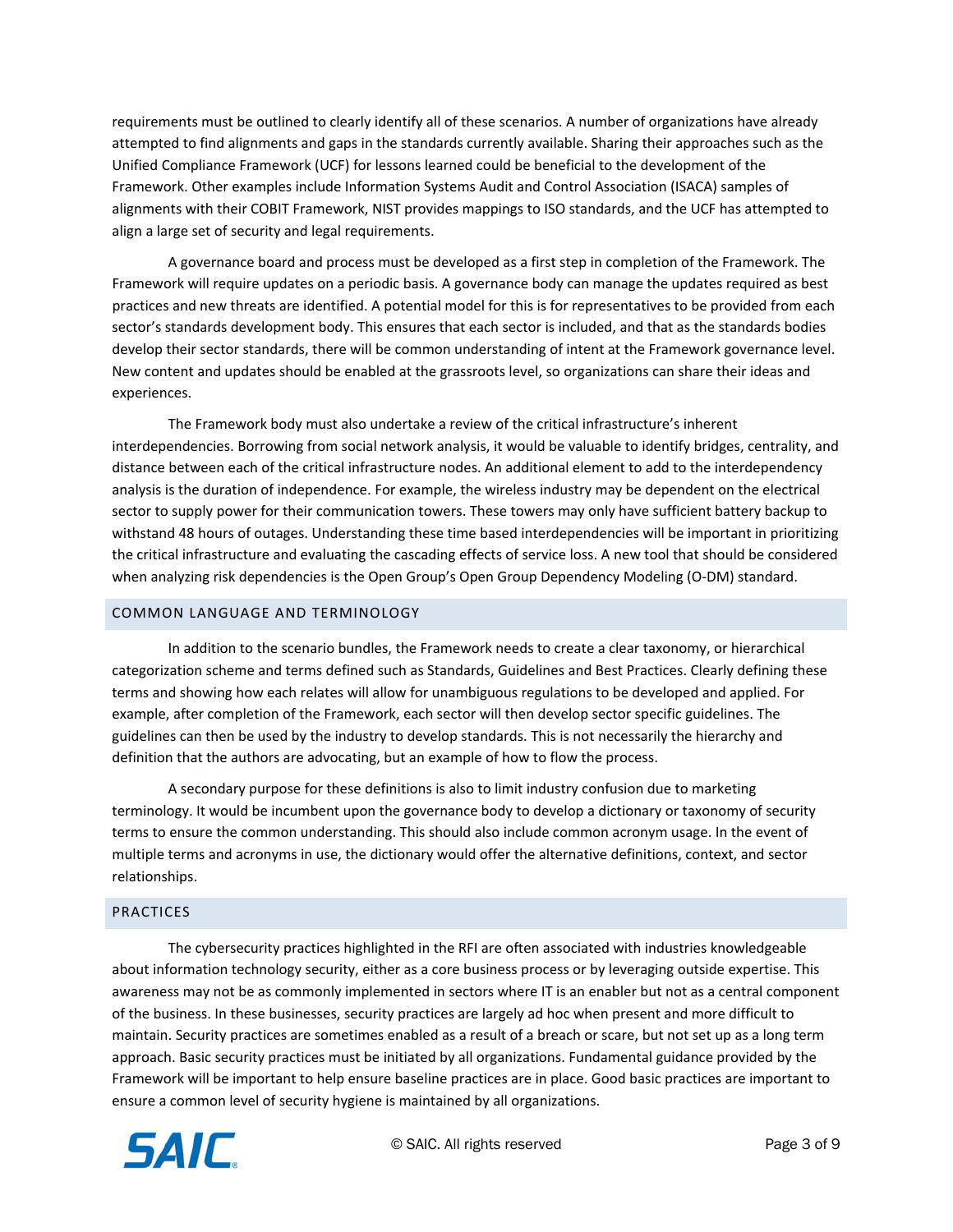In some cases, these cybersecurity practices are implemented in sectors that have to show compliance with existing regulations (FISMA, PCI, HIPAA, etc.). While they do not inherently originate from a business or mission need, their successful implementation sustains the business and mission.

 Defining "most critical" as being the one practice that stands out as the first step towards implementing a  more secure environment, then **separating business systems from operational systems** is the most critical, first priority practice. Leaving these systems interconnected is akin to leaving the doors open to intruders. First close the door, and then worry about installing the best lock. The practice of separating business systems from operational systems effectively closes the open door.

 The other mentioned industry practices are also extremely important. The following list establishes a further relative priority and explains the reasoning behind this ranking. The priority can be viewed as an "order of encouraged implementation". In other words, these security practices, should be implemented in the following order:

| <b>Rank</b>               | <b>Industry Practice</b> | <b>Reasoning</b>                                                                       |  |  |
|---------------------------|--------------------------|----------------------------------------------------------------------------------------|--|--|
| $\mathbf{1}$              | Separation of            | See above. This is a critical activity that serves as a baseline to further systematic |  |  |
|                           | business systems         | analysis of organizational assets and relationships.                                   |  |  |
|                           | from operational         |                                                                                        |  |  |
|                           | systems                  |                                                                                        |  |  |
| $\overline{2}$            | Incident handling        | Personnel must be trained to ensure they can respond in appropriate ways to            |  |  |
|                           | policies and             | unpredictable events. This is comprehensive training that includes all system users    |  |  |
|                           | procedures               | as well as IT specialists. The NICE CMM offers a model that could be followed to       |  |  |
|                           |                          | identify and achieve needed skills.                                                    |  |  |
| 3                         | Identification and       | A baseline level of control regarding the verification of identities of users (and     |  |  |
|                           | authorization (I&A)      | processes) accessing the system is important because: (1) it encourages                |  |  |
|                           | of users (and            | responsible behavior, since users recognize that their actions will be monitored;      |  |  |
|                           | processes) accessing     | (2) it enables auditing of system usage for malicious activity; (3) it eliminates the  |  |  |
|                           | systems                  | single point of failure involved with username/password sharing, or an entire lack     |  |  |
|                           |                          | of identity verification; (4) it increases system stability because users cannot       |  |  |
|                           |                          | access exposed functions that are not necessary for their particular work activity.    |  |  |
| 4                         | Asset identification     | To effectively protect and manage security, the organization must have a current       |  |  |
|                           | and management           | view of their assets including associated metadata such as location, purpose,          |  |  |
|                           |                          | accessibility, backup or failover system, etc. A key metadata element is the           |  |  |
|                           |                          | relevant priority of the asset compared to all the other assets in the organization.   |  |  |
|                           |                          | This ranking enables dynamic risk and response management when prioritizing            |  |  |
|                           |                          | future security investments, identifying important vulnerabilities, and impact         |  |  |
|                           |                          | analysis during attack scenarios.                                                      |  |  |
| 5<br>Security engineering |                          | Incorporating security requirements into engineering designs and system                |  |  |
|                           | practices                | requirements reduces lifecycle costs and improves efficient implementation of          |  |  |
|                           |                          | security functionality.                                                                |  |  |
| 6                         | Use of encryption        | Ensuring secure end-to-end communications and protecting data at rest and in           |  |  |
|                           | and key                  | transit is a demonstrated effective measure that increases compliance and              |  |  |
|                           | management               | security.                                                                              |  |  |
| $\overline{7}$            | Mission/system           | This practice enables organizations to prepare for disasters and plan effective        |  |  |
|                           | resiliency practices     | responses. Redundancy and failover measures can be improved as the                     |  |  |
|                           |                          | organization's maturity in this practice increases.                                    |  |  |

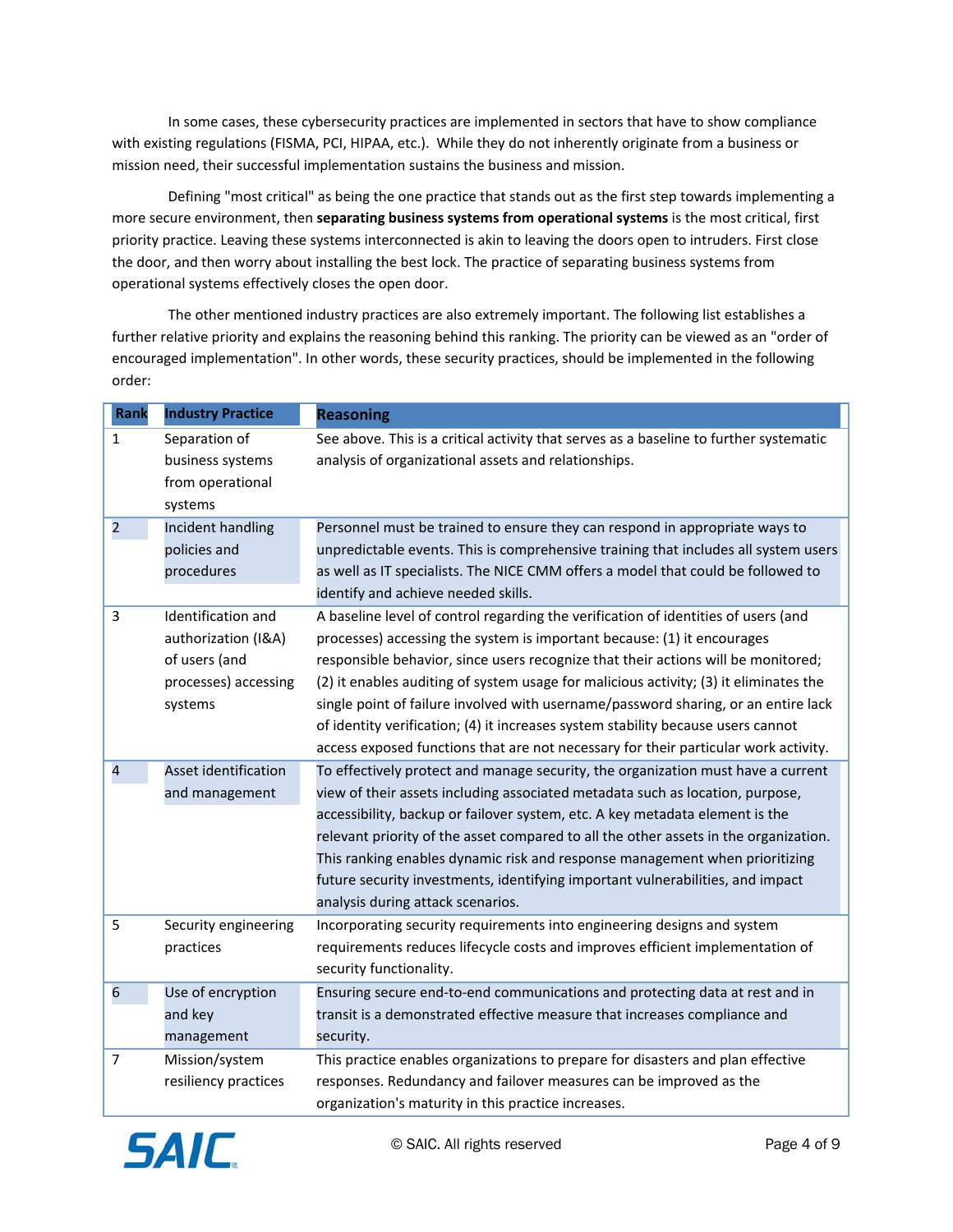| Rank                 | <b>Industry Practice</b> | <b>Reasoning</b>                                                                      |
|----------------------|--------------------------|---------------------------------------------------------------------------------------|
| 8                    | Monitoring and           | Key here is to monitor appropriate indicators and on a regular basis. Significant     |
|                      | incident detection       | automation can be brought to bear in this practice. To protect critical assets        |
|                      | tools and capabilities   | monitoring must be coupled with an up to date vision of where vulnerabilities are,    |
|                      |                          | and how they might be exploited.                                                      |
| N/A                  | Privacy and civil        | This practice should not be "ranked" but should permeate the implementation of        |
| liberties protection |                          | all other practices. We cannot write off privacy rights and civil liberties, even for |
|                      |                          | the cause of critical infrastructure protection. Privacy requirements vary between    |
|                      |                          | jurisdictions. Key to successful enforcement of these requirements is                 |
|                      |                          | understanding of the national and international requirements of geographic            |
|                      |                          | entities (EU for example).                                                            |

 The practices listed above are important and should be automated if at all possible. Any implementation is better than waiting for a "perfect" solution. Waiting for the optimal solution encourages paralysis and, significantly increases the required investment as well as the implementation time. Practices can be implemented at a baseline level, and the maturity of the practice increased with experience over time. In fact, this is better than conducting business with no implementation of the practice while you are waiting for the "perfect implementation". Implementation should also consider organizational capabilities. Small and intermediate sized organizations that are part of critical infrastructure sectors may not have the resources to implement all controls immediately or make use of automation. Guidance should be structured so that criteria are clear for making informed decisions on implementation priorities.

 Among the noted practices, perhaps the most challenging to implement are identification and authorization (I&A) of users accessing systems, and monitoring and incident detection tools and capabilities.

 The **identification and authorization (I&A) of users accessing systems** is difficult to implement because organizations may have to retrofit legacy systems that were not designed for user access management. Organizations may have to put another system in front of the legacy system. This will not be difficult if implementing a new system with identification and authorization capability built into the design.

 **Monitoring and incident detection tools and capabilities** are difficult to do well because they are resource‐intensive operations, and require tuning to ensure the right threats, or critical assets are being monitored. Monitoring must be coupled with an up to date vision of where vulnerabilities are, and how they might be exploited. Even if organizations are fully aware of these things, monitoring may not be possible or realistic due to limits in resources and personnel.

 In addition there are significant challenges with: asset identification and management, and mission/system resiliency practices.

 **Asset identification and management** is a foundational area that requires systematic, well‐resourced processes. If assets are unknown and lack a documented security baseline they are a threat to an organizations security posture. Creating automated, scalable configuration management processes is a significant challenge.

 A common, sector specific set of **resiliency requirements** requires a clear understanding of critical processes. The Framework needs to identify basic resiliency requirements for all information systems. Identifying critical business processes would be a logical first step to achieve these requirements.

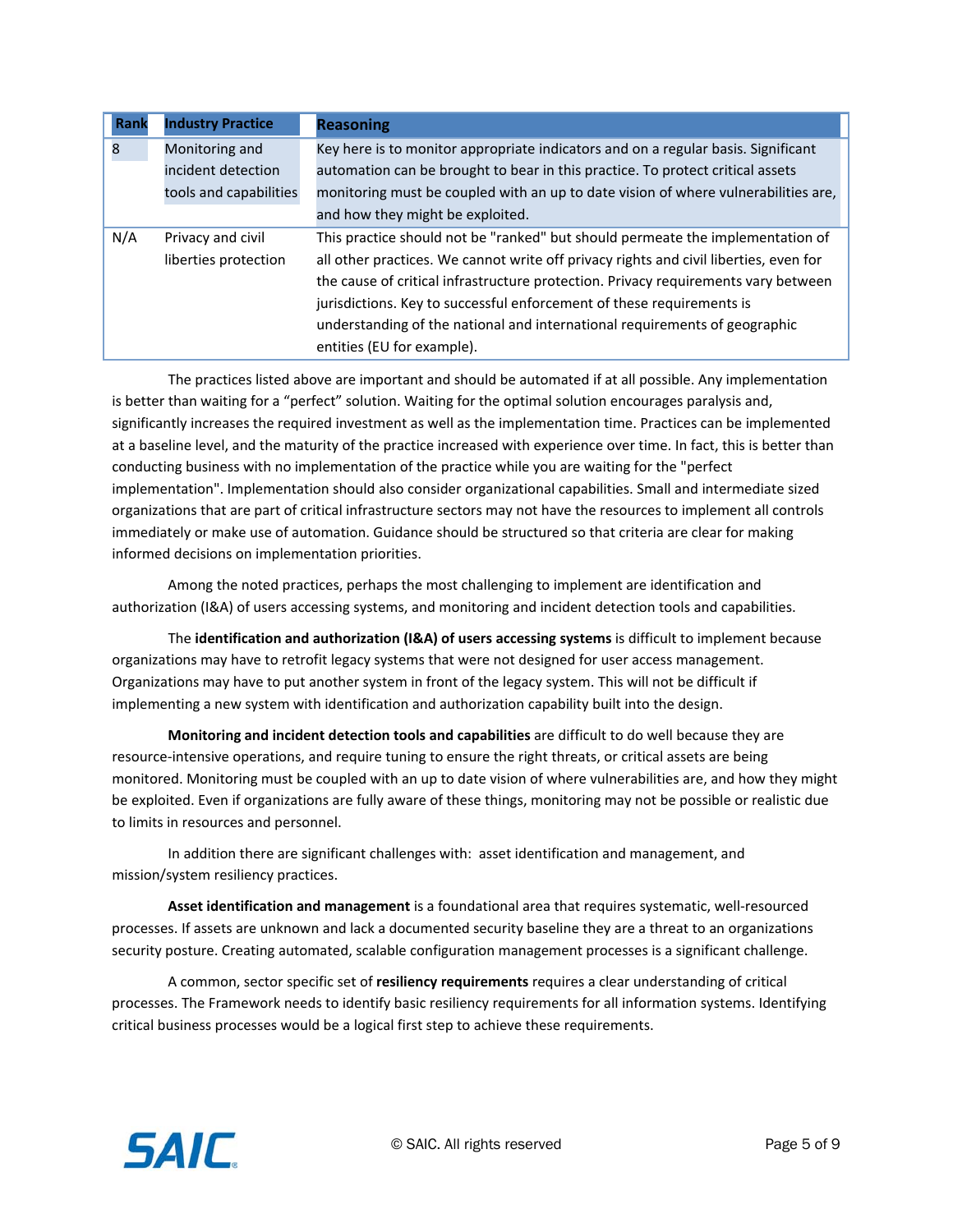## INTERNATIONAL APPLICATION

 The relationship of practices to international standards will be sector dependent. Sectors that are already subject to international compliance requirements will be able to identify high level practices that may be applicable across sectors. Sectors with a more national focus such as Healthcare and Power would not be as concerned with international standards and practices. Many sectors follow standards and practices (ISO, IEEE, etc.) because they make good business sense. Compliance may be voluntary but forms a basis for identifying "best practices."

 National and international standards should be considered in any cybersecurity conformity assessment. In order to create a viable Framework that is accepted between sectors a phased approach is needed. National standards should be the starting point within each sector. Where a sector such as Finance is already involved with international standards, Framework development should proceed with the ultimate goal of alignment with existing international standards.

#### **INFORMATION SHARING AND LIABILITY**

 The Framework should work through the Sector Coordinating Councils (SCC) to establish procedures for establishing best of breed cybersecurity practice guidance. Incentives can be established by the Framework to encourage participation. Raising awareness of efforts like the Energy Subsector Capability Maturity Model (ES‐ C2M2) will provide a starting point for collaborative development efforts.

 Currently some of these practices are not shared by companies because they are considered a component of their competitive advantage. Sharing of some of this information may also be limited by a variety of legal concerns. Mechanisms must be created to permit sharing of this information, with some protections, that limit liability. These could be akin to "Good Samaritan Laws" that are in place to encourage participation and provide protections.

 Overcoming industry's hesitancy about documenting vulnerabilities is another challenge. Companies and sectors still view identification of critical infrastructure shortcomings in a Framework as an admission of persistent inadequacies. The Framework needs to address this challenge and demonstrate that population and management of this information in a Framework in a not an "admission of guilt" but a mechanism to prioritize and handle cyber security threats, as well as learn from each other about the best means by which to overcome them.

 Organizations typically have processes in place to respond to attacks, new threats, or changes in alert status. These processes are normally implemented at a technical level with reporting mandated on a sector or higher basis. Framework guidance in this area needs to be generic and emphasize compliance with reporting requirements. The Framework should provide a forum for exchange of ideas on sharing of technical threat information.

## **USE OF METRICS IN COMPLIANCE AND RISK MANAGEMENT**

 The Framework should create a set of metrics that can be used across sectors. These metrics need to be defined in standardized terms that are recognized by national and international bodies and accepted for use by sectors. The metrics should focus on business risk and trends. The Framework can be of significant benefit by codifying the threats and likelihood measures. Each sector would be responsible for articulating the impact of each threat for their industry. These impacts should also be evaluated over differing durations, during the dependency analysis. The results presented in "Measuring What Matters" released in March 2013 by SafeGov would be a good starting point. A strength of the SafeGov approach is that it bases its assessments on common standards and

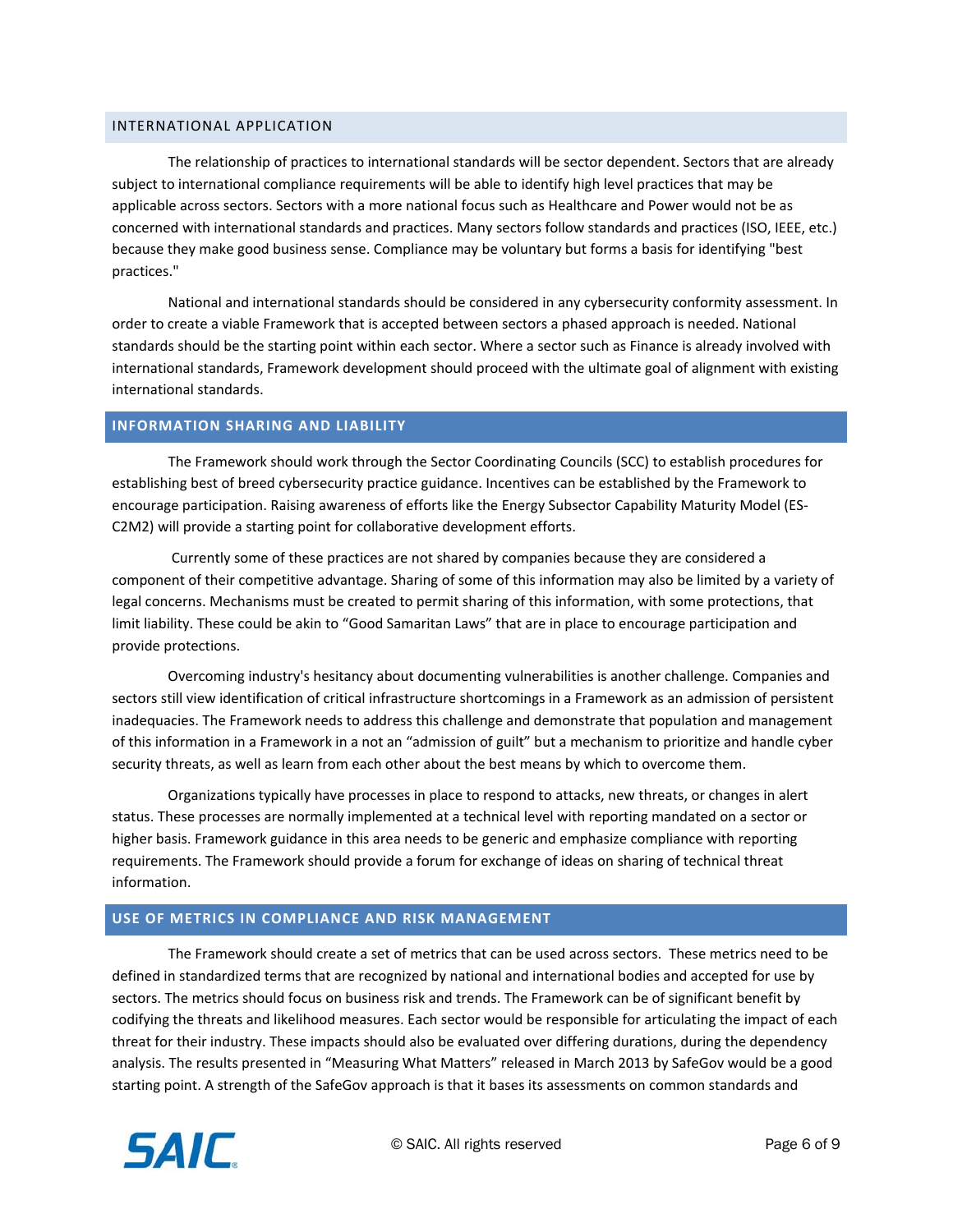methodologies. While focused on use by IGs within federal agencies the methodology could be generalized for use by the Framework.

 Cybersecurity risk is generally managed reactively, rather than proactively. "No news is good news" has been the historical norm. Organizations set up their cybersecurity (perimeter) defenses, conduct their monitoring, and generally wait to see if their network is attacked, or a machine is compromised. Organizations have trouble quantifying and defining cybersecurity risk because they often cannot identify their most important IT assets, or assign a relative priority to IT assets across the organization. Data loss is difficult for most people to measure because they cannot place a dollar figure on it.

 One of the questions that the Framework should address is, "What to measure?" Many enterprises collect a great deal of data from multiple sensors. This data is not converted into intelligence (useful information) because analysis is not keeping pace with collection. More focus is needed on how to quickly create intelligence from the multiple data feeds available. One approach would be to put more emphasis on threat intelligence so that sensor data indicative of attacks would be given priority in analysis and shared throughout the Framework.

 In most organizations cybersecurity risk and enterprise risk are managed separately. The IT security profession historically has not done a good job articulating cybersecurity risk to the business side of the organization. This is not surprising because IT security investments are also not directly tied to business needs. To be considered together, cybersecurity risks need to be translated in terms of costs. Consider the following scenario: if we implement email security system X it will cost \$250,000 per year, but will reduce the number of compromised machine incidents by 5 per month. Each compromised machine costs \$10,000 to fix. 10% of the compromised machines will result in maintenance costs of \$50,000.

| Item                                                                                  | <b>Amount</b>    |  |  |  |
|---------------------------------------------------------------------------------------|------------------|--|--|--|
| Costs                                                                                 |                  |  |  |  |
| Purchase and monitoring                                                               | (5250,000 / yr.) |  |  |  |
| <b>Benefits</b>                                                                       |                  |  |  |  |
| Avoid machine compromise $(5 \times $10,000$ /month = 50,000<br>per month x 12 months | \$600,000 / yr.  |  |  |  |
| Data loss prevention (6 incidents per year @\$50,000 per<br>incident)                 | \$300,000 / yr.  |  |  |  |
| Net gain (loss)                                                                       | \$650,000        |  |  |  |
| Payback Ratio                                                                         | $2.6$ to 1       |  |  |  |

 Payback ratio identifies value but there are limitations to this approach that need to be explained. For example, cost avoidance is still accomplished even if a new type of e‐mail attack is successful against the organization. The investment in up‐to‐date software indicates an appreciation by management of the existence of a threat and appropriate due diligence.

 The Framework should identify metrics that apply to multiple sectors. Some, such as training, could be standardized and measured with relative ease. Others would be more complicated and might involve sector specific inputs that are normalized to a common measure such as cost of outages.

 Current metrics primarily center on easily automated functions. These are typically related to inventory and patch management functions carried out via automated scans of configuration files. This is often used as a compliance metric to gauge the performance of patch management systems, but is rarely used in a true risk management program. There are no defined processes or recommendations on how compliance metrics handle specific threats, which may be extremely beneficial in this Framework. A group that has invested in mapping of various risk management and compliance standards is the Unified Compliance Framework. They have tools that

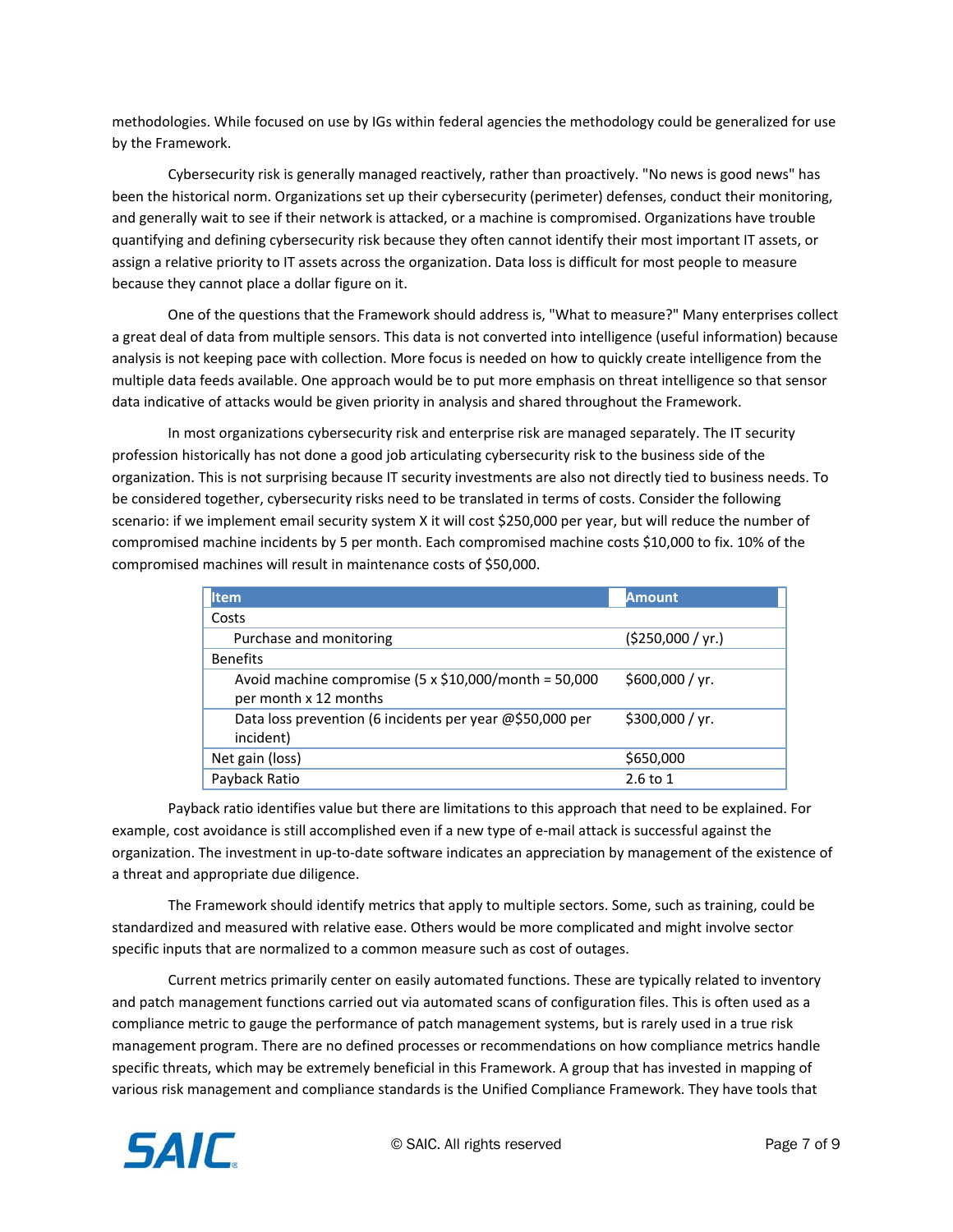map a variety of controls and standards to provide common understandings of compliance requirements. The Framework could leverage their work to promote cross sector definitions of cybersecurity terms and requirements. As recommended by SafeGov in "Measuring What Matters," NIST should develop a threat model as a part of the Framework to build a foundation for risk management across Sectors.

 Time‐based metrics should be developed based on the interrelated nature of critical infrastructure sectors. A recent example that shows the linked nature of sectors is Hurricane Sandy. Power outages caused an immediate impact on large population groups. Backup power supplies lessened the impact on individuals and families, institutions (such as hospitals), and cell‐providers who had emergency generators. However, blocked transportation lines (roads) caused further outages when fuel could not be provided to generators as they exhausted their immediate fuel supplies. Disruption to transportation links also impacted other critical infrastructure sectors that rely on the movement of people and materiel. Time‐based metrics would provide insight into the prioritization of critical infrastructure restoration.

## **PRIVACY AND CIVIL LIBERTY CONCERNS**

 Cyber security risks that suddenly increase in severity will require the organization to increase their security; for example, when implementing increased virus protection, encryption, and vulnerability scanning. These actions could lead to the individual losing some control over their Personally Identifiable Information (PII). This loss of control could lead individuals to feel less likely to share their information `over the Internet.

 To defend against the insider threat, organizations are starting to search open source content on the Internet for information about their prospective and current employees. Some view this as a threat to privacy, a limitation on our right to free speech, and at a minimum a blurring of the line between work and personal life. Clear policy guidelines must be established by the Framework in accordance with regulations and laws to ensure employee privacy is preserved.

 One area that requires extra attention by the Framework is mission and system resiliency. If system backup and recovery procedures are not properly designed there is an increased risk of PII being exposed or compromised because proper controls are not in‐place and enforced.

 There are a number of actions that can be taken to help ensure awareness and compliance with current privacy regulations. These include:

- Completing a risk assessment and weighing risks against laws and cost to contain and safeguard PII
- Public awareness of what the company privacy policies are regarding PII
- Security training for those handling the data
- Users having the ability to control what they are sharing
- Ensuring policies and business practices comply with laws and guidelines governing the privacy and security of PII
- Protecting PII through a strong compliance program
- Maintaining awareness of international laws on privacy/liberties
- Establishing policies and procedures to identify and review protected information that may be shared.
- Enabling participants to determine the nature of protected information that may be shared and any applicable legal restrictions.
- Designating a Privacy Officer
- Developing and implementing appropriate policies and procedures that provide protections
- Implementing a continuous monitoring program that includes privacy policy guidance